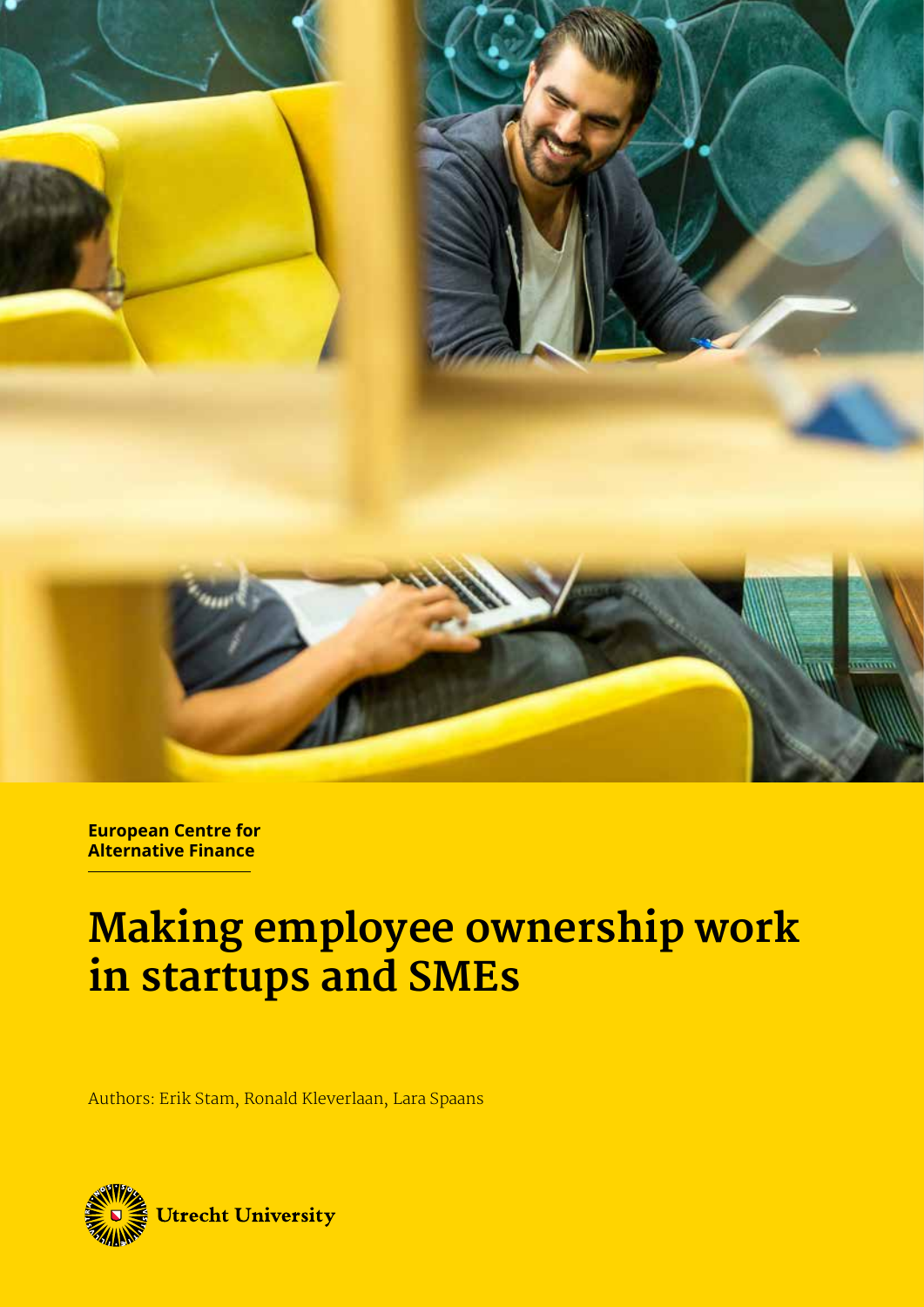**The adoption of employee ownership can lead to individual, company and economy wide benefits. It also provides opportunities for a more equal wealth distribution, higher levels of investments and more growth-oriented entrepreneurship. While employee ownership is growing and is promoted in many countries, The Netherlands is currently falling behind. We propose several options to increase the use of employee ownership in the Netherlands, including a change in the moment of taxation, a change in taxation levels and standardization of share valuation.**

Based on a review of scientific literature and an international comparison of employee ownership and employee stock options, this report provides an overview of international best-practices and benefits of employee ownership for employees, companies and society.

Individual employees will benefit from employee ownership by generating additional wealth when the company is performing well, creating a more inclusive society because also less wealthy employees can benefit from it. Increasing employee ownership is also a broad-based stimulus for SMEs to attract and retain talent and increase employee commitment. International research shows it also increases innovativeness and firm performance.

Wide-spread employee ownership of SMEs, startups and scale-ups can also improve the quality of entrepreneurial ecosystems and increase the prevalence of productive entrepreneurship. It is more likely that a widely distributed ownership of 100 employee shareholders (each gaining 200 000 euros) will

improve the entrepreneurial ecosystem by starting and investing in other companies via "entrepreneurial recycling", than concentrated ownership, with two founders who each gain 10 million euros (the same total capital gains).

The benefits of employee ownership are currently insufficiently reaped in the Netherlands, due to institutional impediments. The Netherlands could learn from countries such as the United States, Canada and Israel, but also from European countries including the United Kingdom, Sweden and Estonia how this can be implemented.

Currently, owners of employee stock options have to pay taxes when the option is exercised. This means that they have to pay taxes on wealth that is not yet in hand, as wealth will only be acquired once the stock is being sold. This discriminates against employees that have low levels of wealth over employees that have high levels of wealth who can more easily afford to exercise options and pay taxes, before they are able to sell the stock and acquire new financial means. Therefore a change in the moment of taxation is one of our suggestions.

The analyses in this report open the discussion regarding the scope of the changes made in taxation rate, time, and valuation method, but also the scope of the companies that are able to use these employee ownership plans. Countries implementing these changes only for a small group of specific startups show less effect than wider schemes. This suggests that changes should be made available for a large group of companies.

## **Executive Summary**

More information at **uu.nl/ecaf** Or contact us via **ecaf@uu.nl**

Photo credits: | Unsplash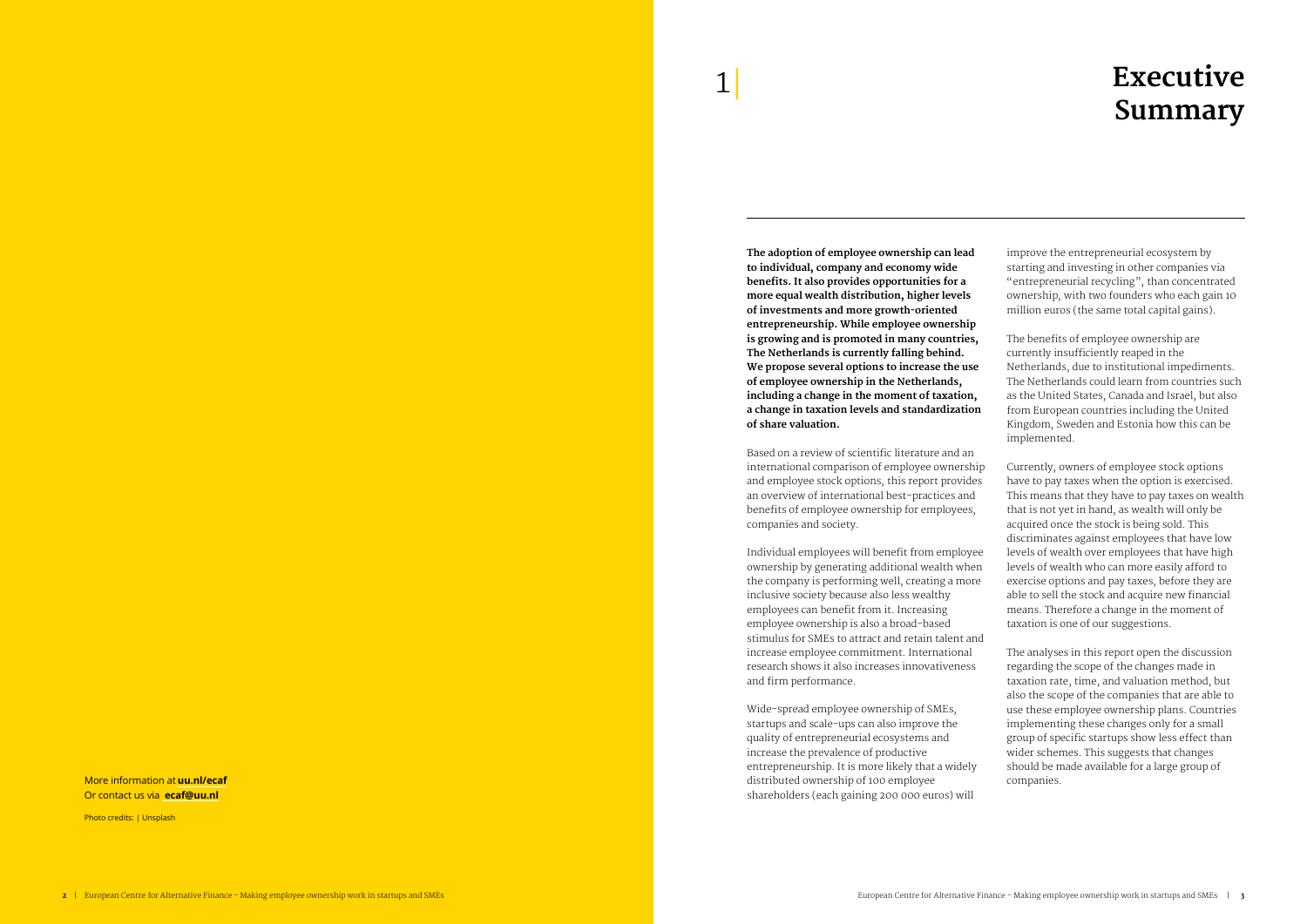### **Management samenvatting**

**Medewerkersparticipatie kan leiden tot individuele, bedrijfs- en economische voordelen. Het biedt ook kansen voor een meer gelijkwaardige vermogensverdeling, hogere investeringen en meer op groei gericht ondernemerschap. Terwijl medewerkersparticipatie in veel landen vaker wordt gebruikt en wordt gestimuleerd, loopt Nederland momenteel achter bij deze ontwikkeling. We beschrijven in dit rapport verschillende opties om het gebruik van medewerkersparticipatie in Nederland te vergroten, waaronder een verandering in het moment van belastingheffing, een verandering in hoogte van de belastingen en standaardisatie van de waardering van aandelen.**

Dit rapport is gebaseerd op een analyse van wetenschappelijke literatuur en een internationale vergelijking van medewerkersparticipatie en aandelenopties voor medewerkers. Dit rapport geeft een overzicht van internationale best-practices en voordelen van medewerkersparticipatie voor medewerkers, bedrijven en de samenleving.

Individuele medewerkers zullen profiteren van medewerkersparticipatie door extra vermogen op te bouwen wanneer het bedrijf goed presteert, waardoor een meer inclusieve samenleving wordt gecreëerd omdat ook minder vermogende medewerkers hiervan kunnen profiteren. Het vergroten van het eigenaarschap van medewerkers is ook een goede manier voor startups, scale-ups en traditionele MKB bedrijven om talent aan te trekken en te behouden en de betrokkenheid van medewerkers te vergroten. Internationaal onderzoek toont ook aan dat het de innovatie binnen bedrijven en bedrijfsprestaties verhoogt.

Een bredere verdeling van aandelen onder medewerkers binnen MKB bedrijven, startups en scale-ups kan ook de kwaliteit van ecosystemen voor ondernemerschap verbeteren en hiermee ook de hoeveelheid productief ondernemerschap vergroten. Door eigenaarschap van het bedrijf te verdelen over meer medewerkers groeit de grootte van de taart en het wordt de taart onder meer mensen verdeeld. Hierdoor zijn meer mensen in staat om een bedrijf te starten of weer te investeren in andere bedrijven ('entrepreneurial recycling'). Dit zien we gebeuren in landen als de VS, Israël, Estland en Schotland. Het is namelijk waarschijnlijker dat 100 medewerkers met aandelen (die elk 200.000 euro verdienen indien het bedrijf succesvol wordt) het ecosysteem verbeteren door een nieuw bedrijf te starten en te investeren in andere bedrijven, dan geconcentreerd eigendom, met twee oprichters die elk 10 miljoen euro ontvangen.

De voordelen van medewerkersparticipatie worden in Nederland momenteel onvoldoende benut. Nederland zou kunnen leren van landen als de Verenigde Staten, Canada en Israël, maar ook van Europese landen als het Verenigd Koninkrijk, Zweden en Estland hoe dit geïmplementeerd kan worden.

Momenteel moeten medewerkers die aandelenopties hebben bijvoorbeeld belasting betalen wanneer de optie wordt uitgeoefend. Dit betekent dat ze belasting moeten betalen over vermogen dat nog niet zeker is, aangezien vermogen pas verworven wordt als het aandeel verkocht wordt. Hierdoor worden werknemers met een lager vermogen die geen liquide middelen beschikbaar hebben achtergesteld ten opzichte van werknemers met een hoger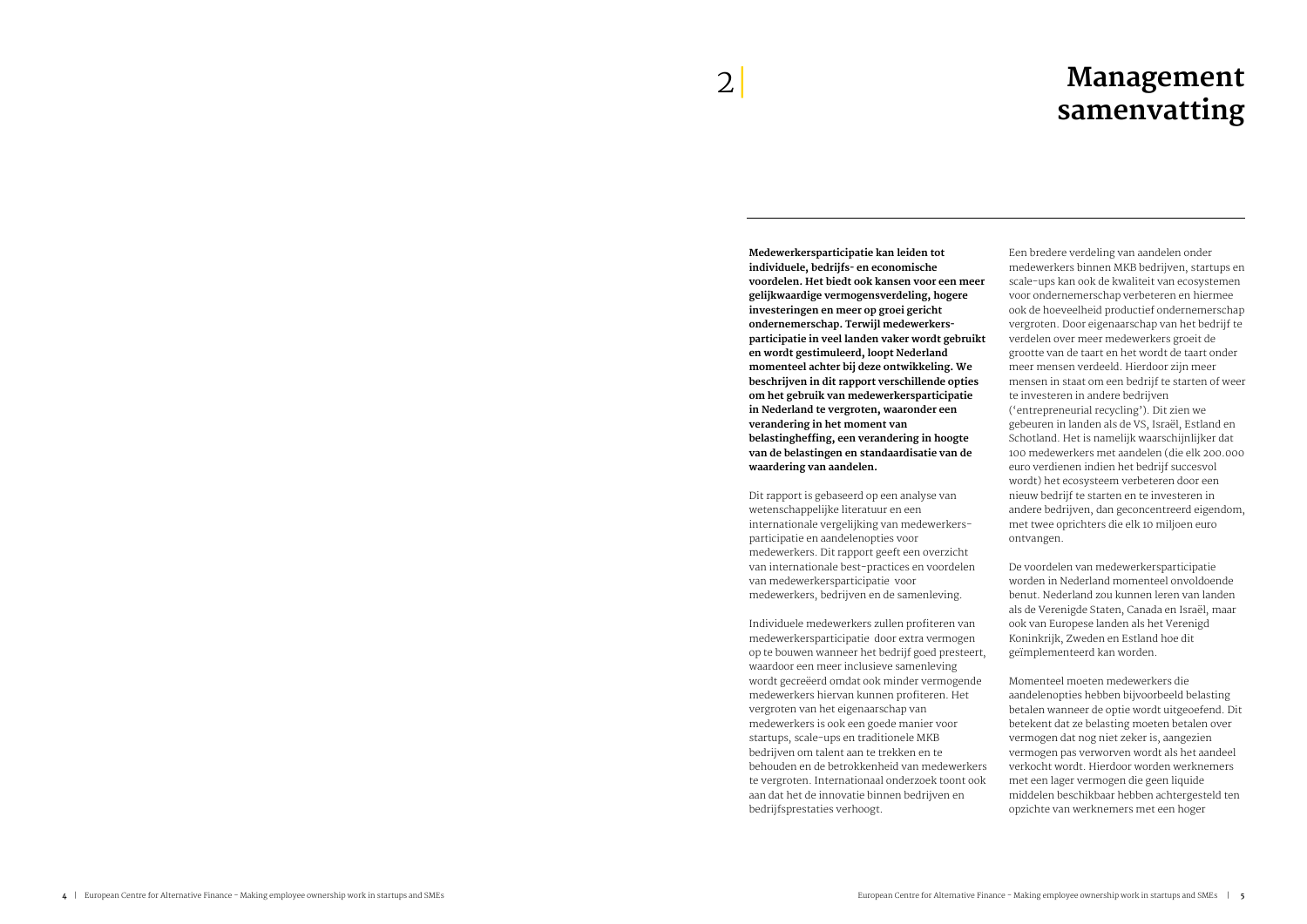## 3| **Introduction**

**Employee ownership has gained prominence in public and scientific debates on the organization of firms and society, in particular for realizing a more connected and inclusive dynamic capitalism1 and an entrepreneurial economy2. Employee ownership is increasingly seen as a means to connect employees and employers more strongly, to enable innovation and entrepreneurship. Employee ownership is not a new phenomenon, and it is not homogenous.** 

In the United States employee ownership has been common practice for quite a long time: taking off already in the 1920s with employee stock purchasing plans (as a capital source for companies) and it has become common practice within the private sector since the 1980s<sup>3</sup>. Employee ownership has become very prevalent at the end of the 20th century due to the 'bull market' (an extended period of rising stock prices) that ended in March 2000 and the 1974 Employee Retirement and Security Act (ERISA) that accommodated tax-deductible grants of company stock to the employees' portfolios. The latter especially promoted Employee Stock Ownership Plans (ESOPs).

In Europe employee ownership emerged on a large scale in the 1990s4. Interestingly, while in the EU the biggest adopters of employee ownership are large firms, in the US, small or medium privately owned firms also make up a dominant group5 . This can be explained by the addition of Section 1024 to the US Internal

Revenue Code in 1984, which excused family and small business owners from paying capital gains tax if they sold more than 30 percent of company stock to their employees while investing the revenue of the sale in another US firm6.

Employee ownership can take many different forms and shapes, including employee stock ownership plans (ESOPs), employee stock purchasing plans (ESPPs), stock options, stock certificates (depository receipt plans), direct stock, and cooperatives<sup>7</sup>. Stock options and stock certificates are potential forms of employee ownership, only to be realized at the moment of grant or exercise. Stock appreciation rights (SARs) are a type of employee compensation linked to the company's stock price during a predetermined period, and are not a form of employee ownership.

In this report on employee ownership, we analyze employee ownership in general, with a focus on the recent phenomenon of employee stock options (especially in young and small firms). We define employee ownership (EO) as "any arrangement in which a company's employees own shares of the company's stock", 8 and employee stock options (ESO) as "a company grant that consists of employee options to buy a stated number of shares at a defined grant price. The options vest over a period of time or once certain individual, group, or corporate goals are met".<sup>9</sup> Ownership is not without risks. Both employee ownership and employee stock options can be considered as taking a risk: buying stock

1. Brown et al., 2019; Spicer, 2020 2. Thurik et al., 2013 3. Blasi & Kruse, 1999; Blasi et al., 2003; Buchele et al., 2009 4. Kruse & Blasi, 1995; Duffhues et al., 1999 5. Blasi et al., 2003 6. Blasi et al., 2003 7. Mol et al., 1997 8. NCEO, 2020 9. NCEO, 2012

vermogen, die gemakkelijker opties kunnen uitoefenen en belasting vooraf kunnen betalen. Het verschuiven van het moment van belastingheffing is dan ook een van de belangrijke adviezen die we geven.

Dit rapport dient als bijdrage aan de discussie over mogelijke wijzigingen ten aanzien van het belasten van medewerkersparticipatie, maar ook over de vraag welke bedrijven gebruik moeten kunnen maken van deze regelingen. Landen die deze veranderingen alleen voor een kleine groep specifieke startups implementeerden, laten bijvoorbeeld beperkt effect zien. Een bredere aanpak is dus gewenst.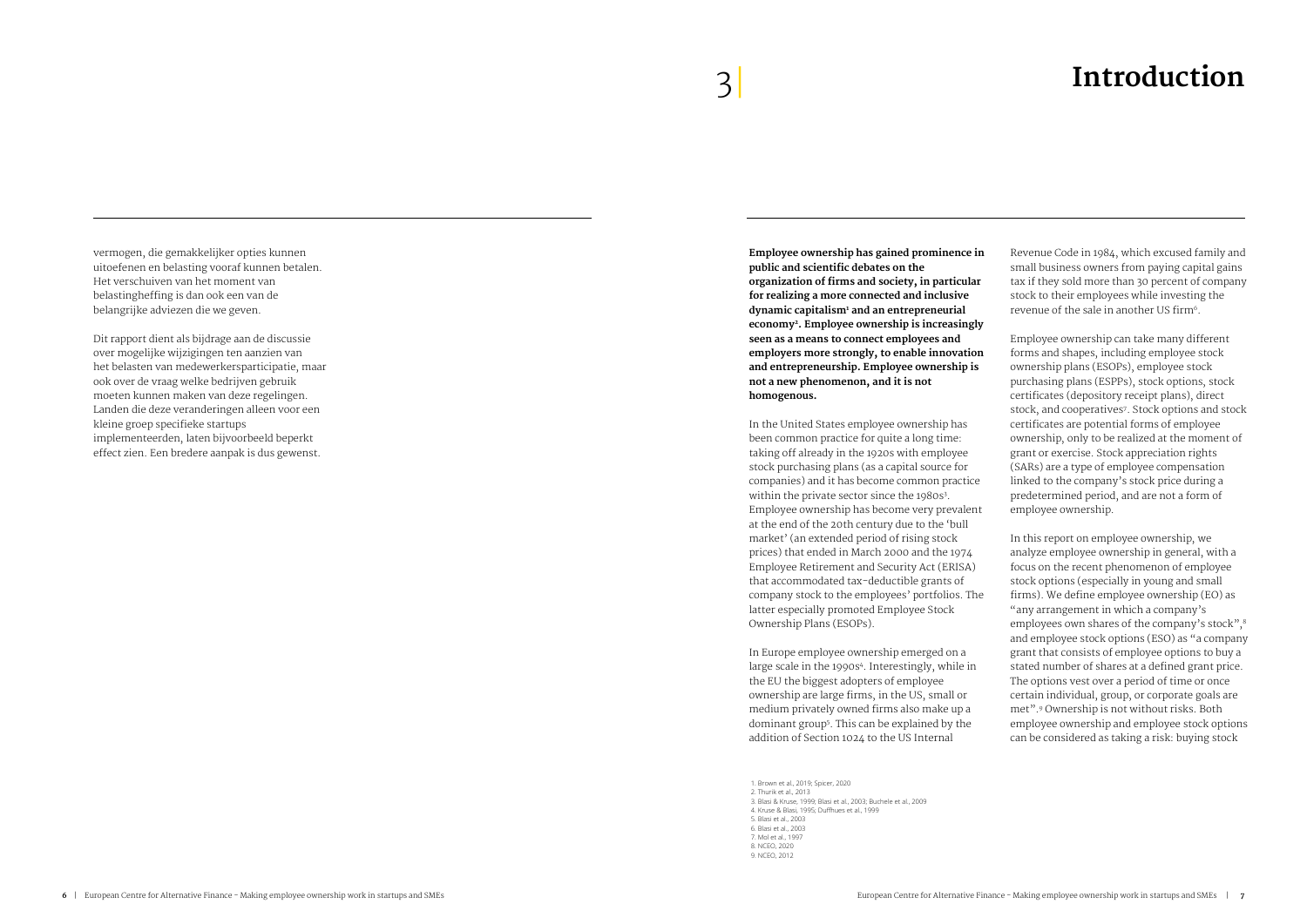without knowing what its returns will be and buying (not being granted) stock options without knowing whether the employees will be in or out of the money when the options vest.

Next to a source of equity, employee ownership and employee stock options are also a means to attract and retain employees, to increase the commitment of employees, resulting in higher levels of innovation and productivity, and thus firm performance. This has gained importance in knowledge-based economies, in which human capital is the key asset of firms. This is important when considering that many economies still have labor regulations that were a good fit for the 20st century industrial and managerial economy, but need to be redesigned for the 21st century knowledge based and entrepreneurial economy.10

Employee ownership will have broad-based advantages for young, small, old and large firms.

Employee ownership can also be a means to improve entrepreneurial ecosystems, providing alternative sources of entrepreneurial finance, improving access to and commitment of talent, and ultimately stimulating a culture of innovation.

In this report we will provide a summary of the scientific literature on (different types of) employee ownership, and provide in-depth insights into the role of the (institutional) context in enabling or constraining the prevalence of employee ownership (and employee stock options) and the implications for public policy in the Netherlands.

We also reviewed studies on the antecedents of employee ownership and employee stock options. Employee stock options are relatively often used in technology intensive, and venture capital-backed start-ups that need to attract and retain employees with technical skills, and in particular in less hierarchical firms.<sup>14</sup>

## **Academic evidence**

Macro level research shows that employee stock options are relatively prevalent in countries with a low effective tax rate on employee stock options. Low effective tax rates on employee stock options also stimulate venture capital activity, and growth-oriented entrepreneurship at the macro level.<sup>15</sup>

**We performed a systematic review of the scientific literature on employee ownership, to establish an scientific evidence base on the antecedents and consequences of employee ownership, zooming in on employee stock options.11 The majority of the studies focuses on the firm level consequences of employee ownership and shows positive effects on employee commitment (attracting and binding employees), corporate innovation, and firm performance (measured with productivity, profitability, return on assets, and firm survival), through greater work effort of employees and a more cooperative and entrepreneurial corporate culture (see Table 1).** 

For employee stock options, the effects on corporate innovation and performance are mixed. Employee stock options are a less committed form of potential ownership, and thus do not yet produce all the positive effects of full-fledged employee ownership. The positive effects of employee ownership and employee stock options are generally stronger for smaller

firms than for large firms. This is likely to be caused by stronger employee co-monitoring and a stronger corporate culture effect.<sup>12</sup> Furthermore, employees that participate in an employee ownership scheme might feel a sense of psychological ownership which in turn has a positive effect on jobsatisfaction and employee commitment.13

|                                   | Employee<br>commitment | Corporate<br>innovation | Firm<br>performance |
|-----------------------------------|------------------------|-------------------------|---------------------|
| Employee<br>Ownership             |                        | $\pm$                   | $+ / 0$             |
| <b>Employees Stock</b><br>Options |                        | $0/$ +                  | $0/+/-$             |

### **Table 1.**

### **Microeconomic consequences of employee ownership: academic evidence base**

11. See O'Boyle et al., 2016; Spaans et al., 2021

12. Hochberg & Lindsey, 2010; Kim & Ouimet, 2014

13. Pierce et al., 1991; Chiu et al., 2007

14. Hand, 2008

15. Henrekson & Sanandaji 2018a; 2018b

10. Commissie Regulering van Werk, 20202. Thurik et al., 2013

source: Spaans et al. 2021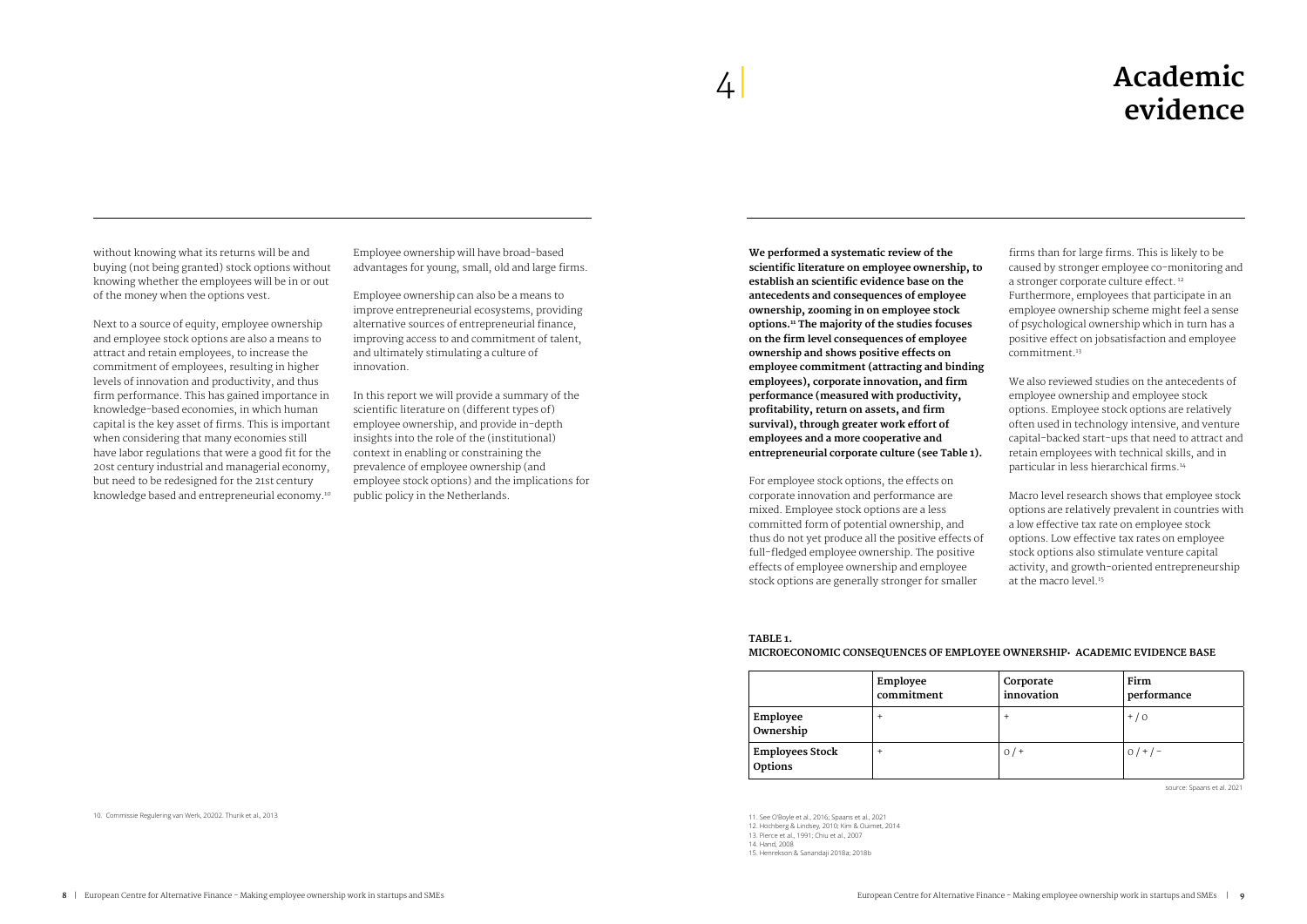Wide-spread ownership of startups and scaleups can improve the quality of entrepreneurial ecosystems 16 in several ways (see Figure 1). First, wide-spread ownership means that a large group of employees may see their wealth increase after a sale or IPO of the firm, and with this wealth they can become investors in other startups. Second, the returns from employee stock options can be used to invest in their own startups, removing so-called liquidity constraints for entrepreneurship.<sup>17</sup> Employee ownership may enhance "entrepreneurial recycling": the recycling of the wealth created by successful entrepreneurs along with their associated learning.<sup>18</sup> Evidence of this "entrepreneurial recycling" can be found in US<sup>19</sup>, and Israel<sup>20</sup>, Estonia<sup>21</sup>, and Scotland<sup>22</sup>. A key improvement of this mechanism lays in the wider spread of the returns amongst employees of successful startup exit: it is more likely that a widely distributed

ownership of 100 employee shareholders (each gaining 200 000 euros for example) will improve the entrepreneurial ecosystem, than concentrated ownership, with for example two founders who each gain 10 million euros (the same total capital gains). This will lower the liquidity constraints to entrepreneurship for a larger group and can stimulate alternative sources of finance in a broader way.

Enhancing employee ownership and employee stock options can improve entrepreneurial ecosystems by increasing the amount of committed talent, a culture of innovation, and with successful exits of startups it can trigger a process of "entrepreneurial recycling" that improves the quality of entrepreneurial ecosystems, which subsequently increases the prevalence of productive entrepreneurship in an economy (see Figure 1).

## **Employee ownership and employee stock options in the Netherlands**

# 5|

**The prevalence of employee ownership and employee stock options is relatively low in the Netherlands. The fifth European Working Conditions Survey conducted by Eurofound in 2012, finds that approximately 3 percent of employees participate in employee ownership. Kaarsemaker and Poutsma (2016) find that in the Netherlands, in 2009 3.6 percent of companies with ten or more employees have implemented a broad-based employee ownership scheme. Another 1 percent had a stock option scheme in place.** 

Using more recent data, the European Company Survey<sup>23</sup> shows that  $6.7\%$  of private companies participate in employee share ownership schemes. The prevalence of employee ownership in the Netherlands is relatively low in comparison to other European countries and even lower in comparison to the US. In Europe 4 to 20 percent of the total workforce is involved in employee ownership via stocks or stock options.<sup>24</sup> The prevalence of employee ownership in Europe and especially the Netherlands is very low compared to the 23 percent of the total US workforce.<sup>25</sup> In the US, 36 percent of the employees working at firms with stock, own shares or stock options in their companies.

Employees in the Netherlands can either receive stock or options as part of a grant or be allowed to buy them. Stock options are taxed as regular income from employment at the moment the stock option is exercised. In addition,

progressive income tax of 49.5 percent has to be paid over the difference between the value of the stocks and the exercise price. Although employees at public firms can simultaneously exercise their options and sell their stocks at the stock market in order to receive the liquidity to pay the income tax, for private firms (most startups, scale-ups and SMEs) this is not possible. For employees at private firms, it makes most sense to buy stocks or exercise their stock options when the firm they work at is planning for an 'exit' strategy with an IPO or by selling (a part of) the company. Those who leave privately-owned firms before this 'exit' or before a buyback takes place will generally not benefit from their stock options as exercising them without the possibility of selling the shares will result in having to pay income taxes before realizing any proceeds from the shares. This might discourage employees from taking part in stock options plans again, and thus refrain companies from successfully implementing stock option schemes in the future. Another caveat with Dutch stock option regulation is that private firms do not have a standardized way to value their shares and stock options. This could thus mean that the Dutch tax authorities adjust the set value later on, which results in uncertainty about the level of taxation.

The current institutional conditions in the Netherlands do not seem to stimulate employee ownership and thus limits the ensuing benefits for employees, firms and society.

#### **Figure 1. Entrepreneurial ecosystem effects of changing institutions to enhance employee ownership**



**Table 2** 16. An entrepreneurial ecosystem comprises a set of interdependent actors and factors that are governed in such a way that they enable productive entrepreneurship (Stam, 2015).

17. Evans & Jovanovic 1989 18. Bahrami & Evans, 1995; Mason & Harrison, 2006 19. Bahrami & Evans, 1995 20. Engel & Del-Palacio, 2011 21. Dumas, 2014; Prohorov, 2020

22. Mason & Harrison, 2006 23. Lowitzsch & Hashi, 2014 24. Index Ventures, 2020; NCEO, 2020 25. Blasi et al., 2003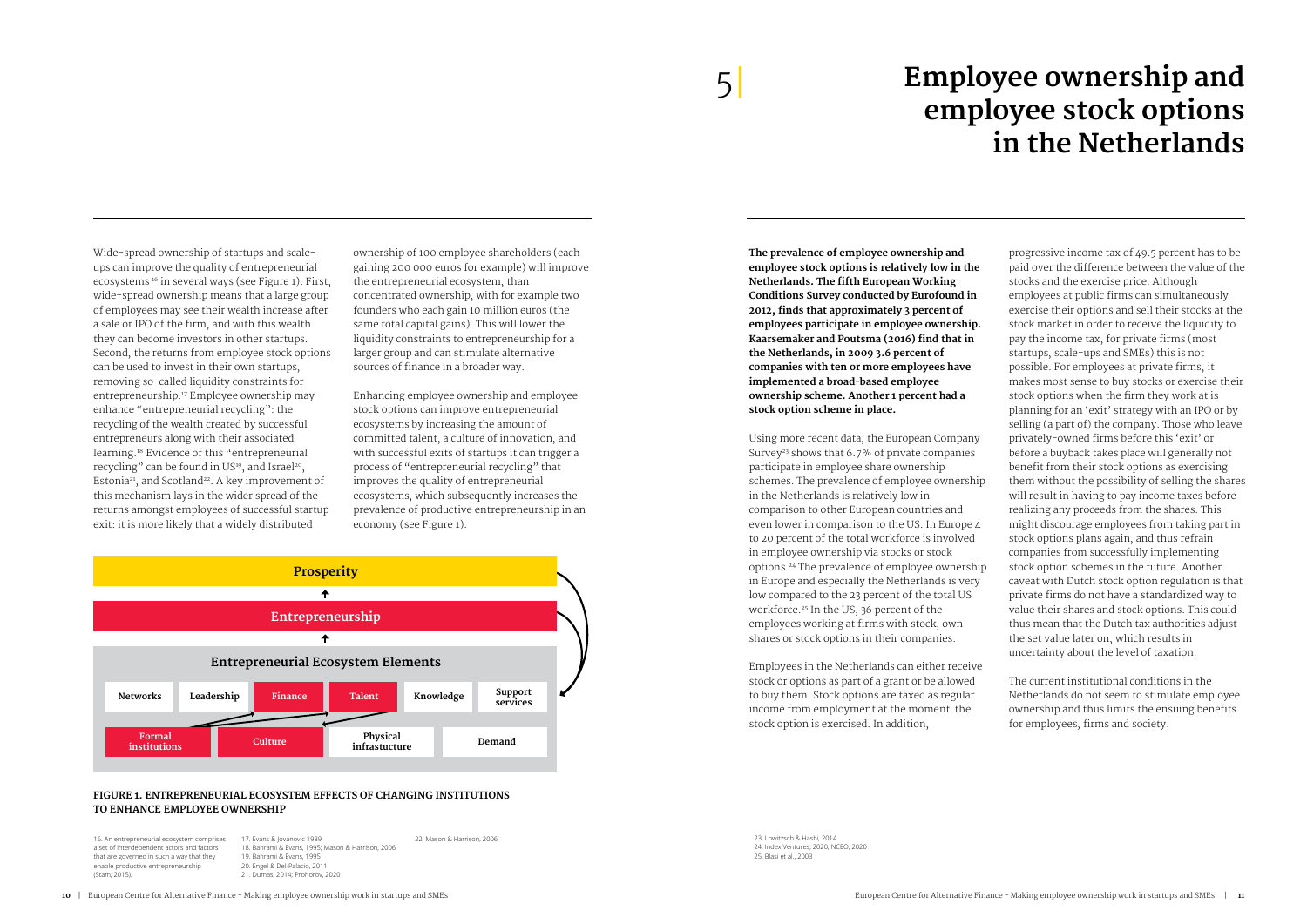**How can employee ownership be enhanced? What are the bottlenecks to increasing the prevalence of employee ownership and its positive effects in the Netherlands? We present a comparative institutional study of employee ownership, with a focus on employee stock options. This includes (see Figure 2):** 

- **• the fluidity of the market for stocks**
- **• the timing of taxation (at the moment of grant, vesting, exercise, or sale)**
- **• the level of taxation**
- **• the way employee stock options and stocks are valued**
- **• the type of taxation (capital tax, labour income tax, or corporate tax)**

In the Netherlands, employee stock options are taxed at the moment the options are exercised or the options are sold. The option benefit is taxed as regular employment income (Box 1 at progressive rates up until 49.5%) After the employee options are exercised, the shares are either taxed according to Box 3 (taxable income on savings and investments) of which an amount of €50,000 of total capital is non-taxable or in

case the employee owns 5% or more of the shares or a class of shares in the company are taxed according to Box 2 (substantial interest taxation 29.6%).<sup>26</sup>

The low prevalence of employee ownership in the Netherland seems to be caused by several factors<sup>27</sup>: (1) employees have to pay taxes at the moment of exercise, without being able to simultaneously sell the stocks; (2) there is a relatively high tax rate on employee stock options; (3) there is uncertainty about the value of employee stock options in regard to tax filings. In addition, these factors add to the low awareness of the possibility of introducing and

adopting employee ownership in the Netherlands. The level of taxation and the fluidity of the stock market for private companies is not yet seen as a primary problem in the Netherlands, but this could change once other bottlenecks have been solved and employee ownership and stock option plans become more prevalent.

## **The Dutch institutional context for employee ownership**



## 6|



### **Figure 2. Institutional conditions enhancing employee ownership**

26. Belastingdienst, 2021 27. This observation is based on discussions with experts and the international comparison of the Dutch institutional context for employee ownership and employee stock options.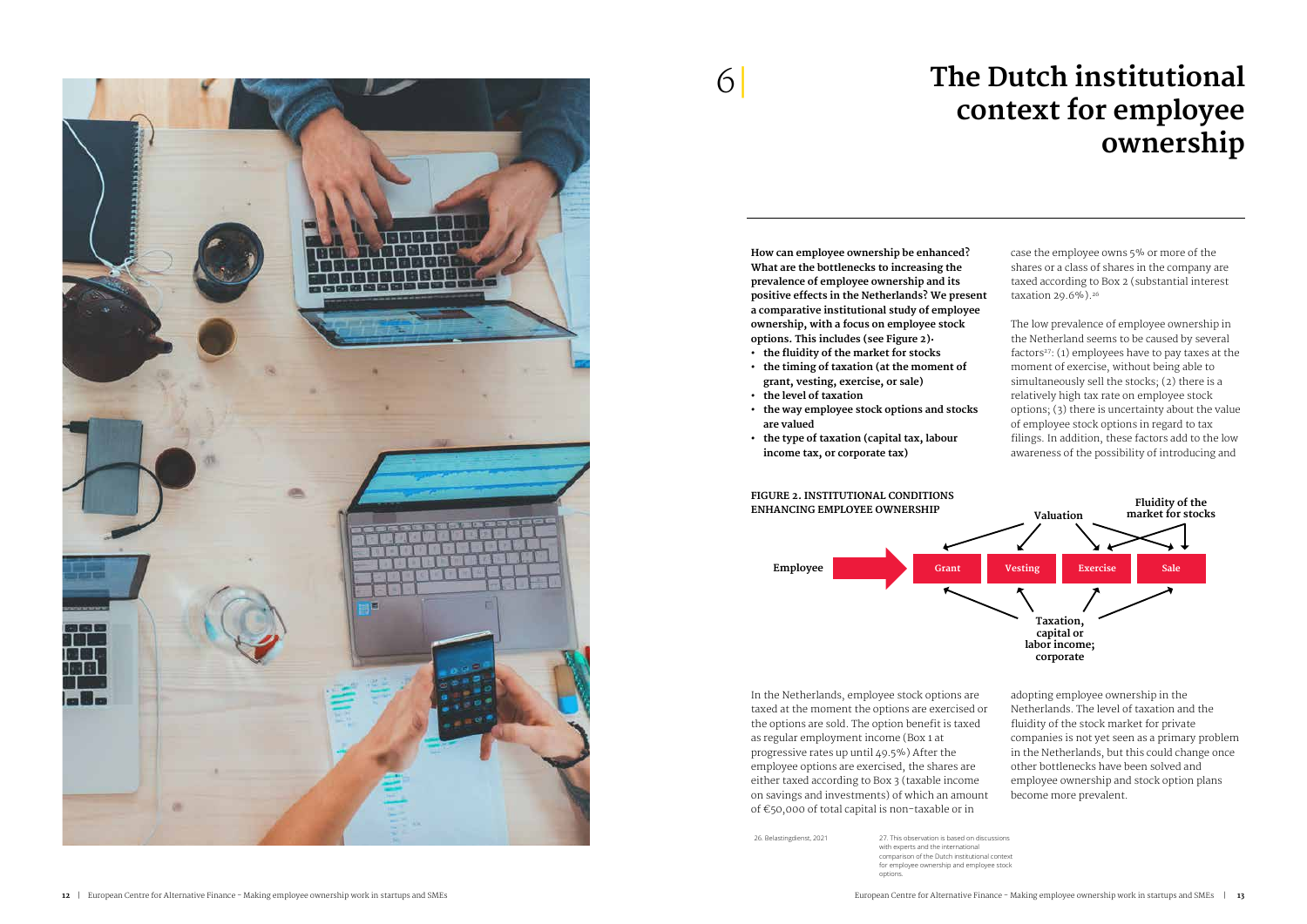## **International institutional benchmarks**

**We analyze the institutional contexts of a set of relevant benchmark countries to tackle the bottlenecks for employee ownership in the Netherlands. The international comparison of institutional contexts for employee stock options is summarized in Table 2. Table 2 provides a per country summary of the employee stock option program, the tax rate, the tax timing, the assured stock valuation, and the restrictions regarding the employee stock option programs. We have also added the country ranking of Index Ventures, which qualifies the employee ownership climate (see Appendix A1 for the Index Ventures Country review).** 

#### **Country review**

Estonia has been hailed as the most favorable context for employee stock options. In 2011 Estonian legislation towards involvement of employees as owners was changed, such that employers became exempt from fringe benefit tax that had to be paid over employee stock options at the moment of exercise. Fringe tax normally had to be paid by the stock option granting employer over the spread of the market value and the exercise price.33 The only condition being that the option is not realized earlier than three years since the issue.32 Furthermore, for employees, Estonia imposes a flat income tax rate of 20 percent on the spread of the sale price and the exercise price at the point of sale.<sup>34</sup> In case the employer pays fringe benefit tax, the employee pays tax on the spread of the sale price and the acquisition price which includes the

value of shares taxed as a fringe benefit. However, employers can set a heavily discounted strike price, allowing employees to pay small amounts of tax.

Israel initially had a similar tax system as the Netherlands. In order to stimulate entrepreneurship, Israel allows employees to get taxed when they sell their stocks. There are, however, no size or stage requirements to employee stock option plans. If employees take part in a government trustee agreement, income tax will be imposed on the difference between the market value when receiving the stock and the exercise price. This amount is zero for stock options. Other profits (spread of the selling and strike price) will be taxed with a 25 percent capital gains tax. Valuation wise, companies that have US presence are allowed to use US 409A valuations.35

Unlike public firms listed on the stock exchange, private firms do not have a standardized way to value their stock options and shares. This could thus mean that the Dutch tax authorities adjust the set value later on, which results in uncertainty about the value of stock (options) and resulting amount of taxation. This uncertainty is likely to lower the use of employee stock options. The United States IRS' section 409A states that private firms need to obtain a 'Safe Harbor' valuation in which the IRS has to accept the valuation unless it can prove it to be unreasonable. Safe Harbor methods include: valuation by an accredited third-party accountant, reasonably good faith written valuation of a startup (with a Backsolve or Cost-to-create method), and a formula-based valuation.<sup>31</sup>

> The United States is often seen as the prime example of a context favorable to employee ownership and employee stock options. The most popular employee ownership plan in the US is the Employee Stock Ownership Plan (ESOP). These plans are part of a firm's pension plan in which the stocks of employees are bought back after the employee leaves the company. The recipients of stocks via ESOPs pay federal capital gain taxes of 10 percent.36 With traditional ESOPs, employees receive stock on top of their wages, while with a 401k plan, employees need to invest their own savings in their company's stock.<sup>37</sup> In addition, the US has two types of stock options: non-qualified stock options and incentive stock options. Tax-wise, incentive

#### **Timing of taxation**

Currently, owners of employee stock options have to pay taxes when the option is exercised. This means that they have to pay taxes on wealth that is not yet in hand, as wealth will only be acquired once the stock is being sold. This is an unfair and a socially unwanted characteristic of the Dutch institutional context. It is unfair, because it discriminates against employees that have low levels of wealth over employees that have high levels of wealth who can more easily afford to exercise options and pay taxes, before they are able to sell the stock and acquire new financial means. It is socially unwanted, because it is likely to lower the prevalence of employee stock options and employee ownership, thus withholding the positive effects on the performance of firms and the quality of the entrepreneurial ecosystem. Countries such as the US, UK, and Estonia, that are known for their favorable stock option regulations, all allow for taxation at the point of sale (see Table 2).

### **Level of taxation**

Having to pay relatively high taxes on stocks is not necessarily unfair. The degree to which it is socially unwanted depends on the trade-off between the amount of taxes being collected and the deferred extra positive effects of employee ownership (including stock options). The taxation of option value gain is currently relatively high in the Netherlands: income tax up to 49.5 percent.<sup>28</sup> This might partly explain the low prevalence of employee stock options, and low levels of venture capital and growthoriented entrepreneurship in the Netherlands.<sup>29</sup> Since 2018, for startup employees, 25 percent of their gain from the stock option exercising is considered non-taxable (up to  $\epsilon$ 50 000). However, the employer must be granted a R&D declaration.30 This lifts some of the burden for employees working at startups, but the regulation does not take away the problems regarding stock option valuation and taxation timing. Looking at some international best practices (see Table 2), the US imposes capital

gains tax on Incentive Stock Options and the UK enables employees of firms that utilize the Enterprise Management Incentive (EMI) scheme to pay low capital gains taxes. In France, a lower taxation rate needs to be paid if the employee worked at its company for at least three years. In the Netherlands capital gains tax is 26.25 percent. This is lower than the income tax rate Belastingdienst, 2021.

### **Valuation of employee stock options and shares**

The three factors described above are likely to withhold employees and employers to make use of employee stock option schemes and constrain the positive effects of employee ownership (including employee stock options) on employee commitment (attracting and binding employees), corporate innovation, and firm performance (productivity, profitability, return on assets, and firm survival). In addition, such a low participation in employee ownership can also keep the quality of the entrepreneurial ecosystem at socially suboptimal levels. How can these factors be tackled in order to lower the constraints for employee ownership? We analyze the institutional contexts of a set of relevant benchmark countries in the next section.

28. Belastingdienst, 2021 29. Henrekson & Sanandaji 2018a; 2018b 30. Deloitte, 2017; StartupDelta, 2017 31. Barnes-Brown, 2014; Redwood valuation, 2016; Lemke, 2020

32. Cobalt, 2018 33. Jaakson & Kallaste, 2016 34. Index Ventures, 2020; Cobalt, 2018 35. Klementz, 2018; Index Ventures, 2020 36. NCEO, 2020 37. Blasi & Kruse, 2006

## 7|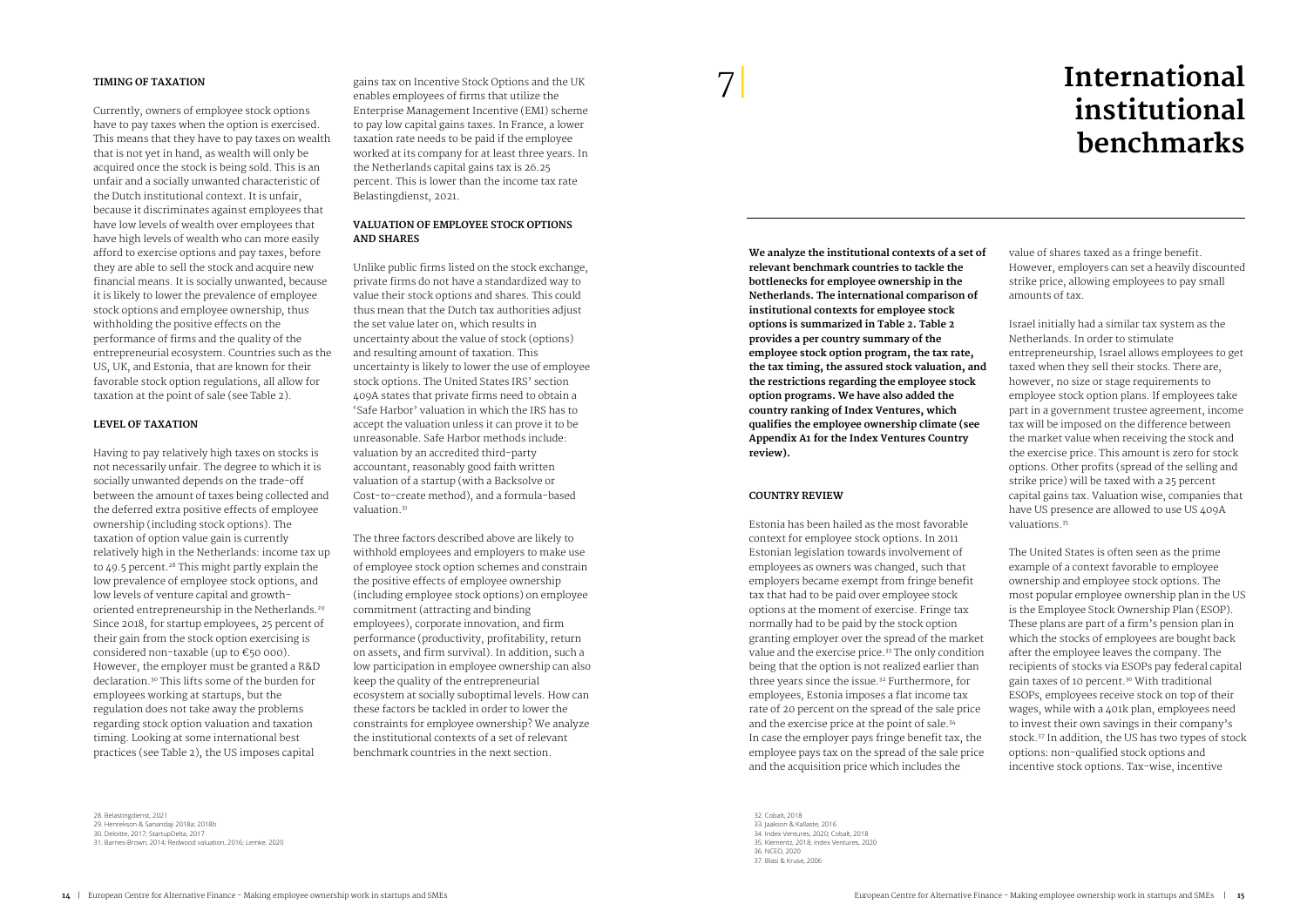

stock options are the most attractive. Regarding incentive stock options (ISO), the US lets employees pay federal capital gain taxes (0 to 20 percent if outside of the ESOPs and depending on total income) and state capital gains tax (0 to 13.3 percent depending on state) at the moment the stocks are sold at least 1 year after exercise and 2 years after grant.<sup>38</sup> There is an exception to the rule according to Section 83(i) which allows non-senior employees to exercise and defer tax up to 5 years, or until the shares become tradeable.<sup>39</sup> Furthermore, Alternative Minimum Tax needs to be paid at the moment of exercise if the value of stock options exceeds \$73 600 and the shares are not sold in the same year the options are exercised.40 Qualified Small Business Stocks (QSBS) provide the most tax-friendly form of employee ownership (the shares can also be issued via options): employees do not have to pay any federal capital gains tax or need an Alternative Minimum Tax adjustment on their company stock. To utilize this scheme, companies cannot have more than \$50 million of active assets, and employees need to hold on to the stock for 5 years. <sup>41</sup> Regarding valuation, the United States IRS' section 409A states that private firms may either use the General Rule or one of the three Safe Harbor methods. Using an accredited third-party accountant to perform the valuation lowers the probability that the Treasury performs a revaluation later on.

The UK has an Enterprise Management Incentive Scheme (EMI) for all startups with less than 250 employees and £30m assets. The stocks are taxed at the moment of sale against a reduced rate of 10 percent after 2 years (entrepreneurs' relief). European countries that are considered to have a favorable institutional context for employee stock options (including Estonia, France, UK, Sweden and Portugal) all impose their taxes similar to the US at the sale of the stock. In France, Bons de Souscription de Parts de Createur d'Entreprise (BSPCE) are not a pure stock option but are instead similar to a Restricted Stock Unit (RSU) which are vested automatically in a later stage of the firm. RSUs do not have an exercise price and employees have no say when they are vested (and also less say when they need to pay taxes).<sup>42</sup> In 2020, the French budget law announced that employees can purchase shares under the BSPCE program for a lower price than the valuation per share determined at the last funding round.<sup>43</sup>

Countries such as Germany and Austria that currently have a similar stock option tax system as the Netherlands are regarded to be more inefficient. However, in 2020 Germany has announced to realize a bill that changes this: for startups the moment of stock option taxation will be moved to the moment of selling the stock, with the ability to postpone it up to 10 years. If the employee changes employer prematurely, the employee needs to pay taxes immediately. The main aim of this bill is to sort and retain employees to the company, to facilitate employees with wealth growth, and let positive firm performance benefit employees. With their new stock option regulation, Germany's employee ownership environment will improve over that of the Netherlands. Additionally, regarding employee share ownership, Germany is planning to raise its yearly tax-free stock amount from €360 to €720.44

38. Index Ventures, 2020 39. Index Ventures, 2020 40. Index Ventures, 2020 41. Bardwell & Huish, 2020 42. Index Ventures, 2020 43. Fouquet, 2020 44. Bundesministerium der Finanzen, 2020

## **International institutional benchmarks**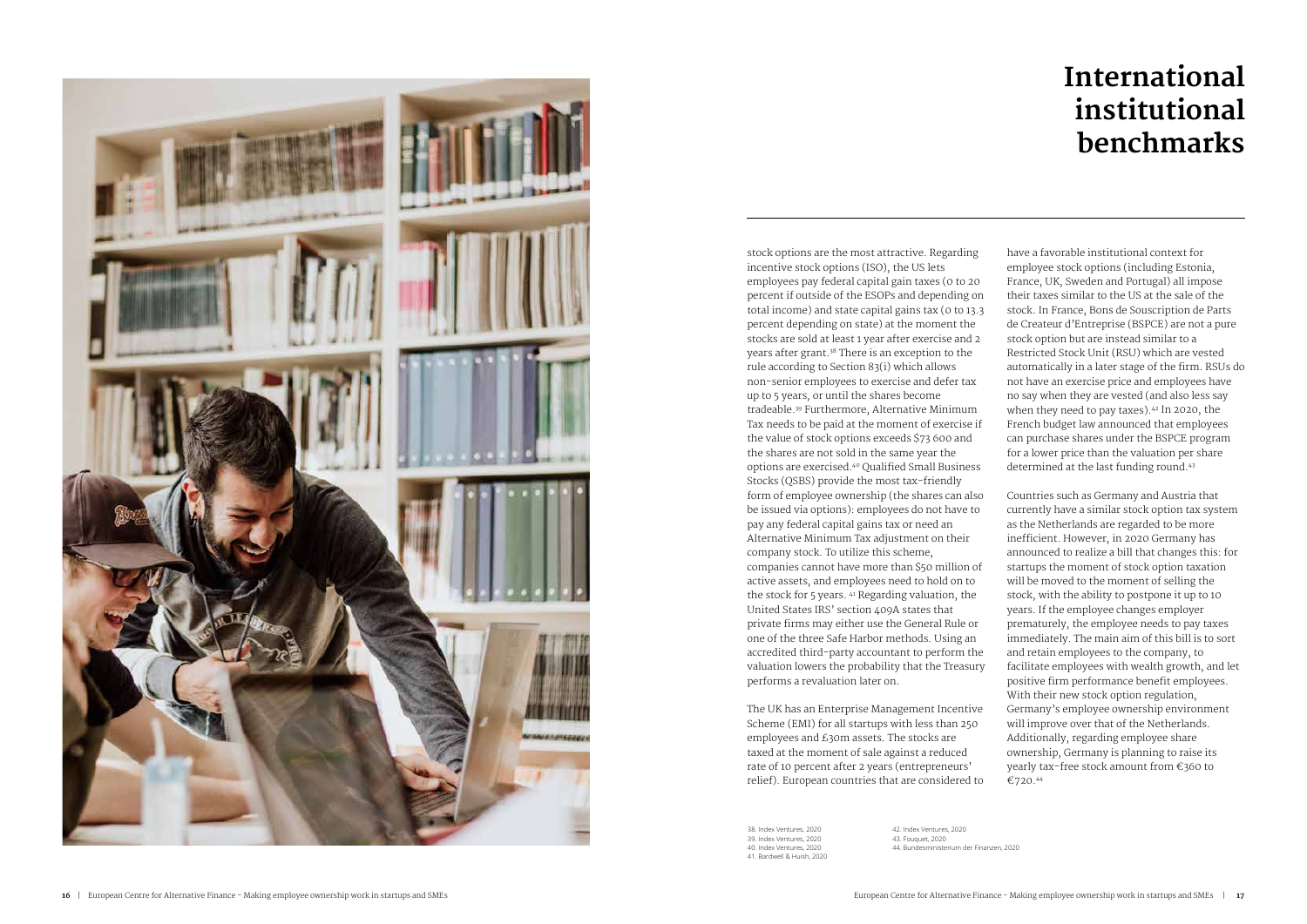| Country        | Employee<br><b>Assured stock</b><br>Tax rate<br>Tax<br>stock option<br>timing<br>valuation<br>program |                                                                                                                                                                                                                                        |               | <b>Restrictions</b>                                                                                                                                                                 | Ranking<br>Index<br><b>Ventures</b>                                                                                                                                                                                                                                                                                                                                                               |                |
|----------------|-------------------------------------------------------------------------------------------------------|----------------------------------------------------------------------------------------------------------------------------------------------------------------------------------------------------------------------------------------|---------------|-------------------------------------------------------------------------------------------------------------------------------------------------------------------------------------|---------------------------------------------------------------------------------------------------------------------------------------------------------------------------------------------------------------------------------------------------------------------------------------------------------------------------------------------------------------------------------------------------|----------------|
| Estonia        | Stock options                                                                                         | Flat income tax rate<br>of 20% on the spread<br>between the strike<br>price and the sale<br>price.                                                                                                                                     | Point of sale | No, but companies<br>can choose a strike<br>price that is heavily<br>discounted without<br>creating a tax liability<br>upon grant                                                   | None                                                                                                                                                                                                                                                                                                                                                                                              | $\overline{2}$ |
| Israel         | Stock options                                                                                         | Capital gains tax of<br>25% on the spread<br>between strike price<br>and sale price                                                                                                                                                    | Point of sale | No, but valuations<br>based on the US 409A<br>are accepted (often<br>60% below last round<br>valuation)                                                                             | * Limited to 10% of<br>issued shares.<br>Options are to be held<br>in an approved trust<br>scheme for 2 years<br>after grant.                                                                                                                                                                                                                                                                     | $\overline{4}$ |
| Canada         | Stock options                                                                                         | Income tax at 50% of<br>employee's marginal<br>income tax rate.<br>Tax is calculated over<br>fair value at exercise<br>moment.<br>First C\$850k is tax<br>free if sale is more<br>than 2 years after<br>exercise                       | Point of sale | No, but valuations<br>based on the US 409A<br>are accepted (often<br>60% below last round<br>valuation)                                                                             | None                                                                                                                                                                                                                                                                                                                                                                                              | 5              |
| France         | <b>BSPCE</b><br>scheme:<br>restricted<br>stock units                                                  | Gains are subjected<br>to 19% tax if the<br>employee's tenure<br>has been more than 3<br>years at the date of<br>sale, else 30%. Social<br>tax is 15%.                                                                                 | Point of sale | No, but they are<br>moving to changing<br>the policy.<br>Strike price is now set<br>up based on the last<br>round valuation:<br>20-30% discounts are<br>justified later-stage       | Less than 15 years<br>after company<br>formation<br>$*$<br>Privately held<br>25% of shares held by<br>individuals instead of<br>institutions<br>Pays corporate income<br>tax in France                                                                                                                                                                                                            | 6              |
| United Kingdom | EMI<br>(enterprise<br>management<br>incentive<br>scheme)                                              | Capital gains tax of<br>20% on gains in<br>excess of an<br>employee's annual<br>capital gains<br>allowance (£11,700).<br>Entrepreneurs relief<br>of reduced tax of<br>10% when there is at<br>least 2 years between<br>grant and sale. | Point of sale | Yes, these valuations<br>often have a 70%<br>discount with regard<br>to the last round<br>valuations.<br>For pre-profit startups<br>valuation can be equal<br>to the nominal value. | $\ast$<br>Less than 250<br>employees globally<br>The firm is<br>independent (i.e. it<br>does not have a parent<br>company)<br>$\ast$<br>Gross assets under<br>£30m<br>Employees work 25+<br>hours a week or 75%<br>of their working time.<br>Maximum strike price<br>value of £250k of<br>unexercised options<br>Aggregate limit of<br>£3m strike price value<br>of EMI options can be<br>granted | 7              |

| Country              | Employee<br>stock option<br>program                                     | Tax rate                                                                                                                                                | Tax<br>timing                                                                                                                                                                                                                                                                                                             | <b>Assured stock</b><br>valuation                                                                                                                                                                                | <b>Restrictions</b>                                                                                                                                                                                                                               | Ranking<br>Index<br><b>Ventures</b> |
|----------------------|-------------------------------------------------------------------------|---------------------------------------------------------------------------------------------------------------------------------------------------------|---------------------------------------------------------------------------------------------------------------------------------------------------------------------------------------------------------------------------------------------------------------------------------------------------------------------------|------------------------------------------------------------------------------------------------------------------------------------------------------------------------------------------------------------------|---------------------------------------------------------------------------------------------------------------------------------------------------------------------------------------------------------------------------------------------------|-------------------------------------|
| <b>United States</b> | Incentive<br>stock options<br>(ISO)                                     | Capital gain tax of<br>0-20% when holding<br>the options for at<br>least 2 years after the<br>grant.                                                    | Point of sale, if sold<br>1 year after exercise<br>and 2 years after<br>grant, But<br>non-senior<br>employees are<br>allowed by Section<br>83(i) to exercise and<br>defer tax up to 5<br>years or until shares<br>become tradable.<br>Also, at point of<br>exercise when<br>needing to pay<br>alternative<br>minimum tax. | Yes, 409A valuations<br>every 12 months<br>provide assurance.<br>Valuations are<br>determined by a third<br>party and based on<br>multiple valuation<br>mechanisms: e.g.<br>Black Scholes,<br>Multiples, and DCF | * Maximum of<br>\$100,000 combined<br>fair market value of<br>stock that become<br>exercisable in a year.<br>$\ast$<br>Maximum of 10 years<br>to exercise after issue<br>* Maximum of 3<br>months to exercise<br>after employment<br>termination. | $\circ$                             |
| Sweden               | Tax favored<br>scheme:<br>Oualified<br>Employee<br><b>Stock Options</b> | Gains on sale are<br>subject to capital<br>gains tax between<br>25-30%                                                                                  | Point of sale                                                                                                                                                                                                                                                                                                             | No, the strike price is<br>set to the nominal<br>value of the shares or<br>at an 80% discount.                                                                                                                   | The OESO scheme is<br>only allowed for<br>smaller startups (up<br>to 50 employees, less<br>than 10 years old, and<br>a balance sheet<br>$<$ \$8.5m).<br>* Employees must<br>remain with the<br>company for 3 years<br>after the grant.            | 12                                  |
| Netherlands          | Stock options                                                           | Income tax at<br>progressive rates<br>until 49.5%. For<br>startups, 25% of<br>gains is non-taxed,<br>up to €50,000 if<br>certain conditions<br>are met. | Point of exercise.<br>Capital gains tax<br>may be due<br>afterwards if<br>ownership $> 5\%$                                                                                                                                                                                                                               | No, often valuation<br>from last funding<br>round used or<br>alternative valuation<br>method.                                                                                                                    | None                                                                                                                                                                                                                                              | 16                                  |
| Germany              | Stock options                                                           | Point of exercise:<br>income tax, social<br>security<br>contributions,<br>solidarity surcharge<br>and church tax.<br>Point of sale: 28%<br>tax rate     | Point of exercise<br>and sale                                                                                                                                                                                                                                                                                             | No, valuation from<br>last funding round<br>used.                                                                                                                                                                | None, but minority<br>shareholders have<br>extensive rights to be<br>consulted on corporate<br>decisions, which makes<br>use of stock options<br>challenging                                                                                      | 23                                  |

### **Table 2**

## **International institutional benchmarks**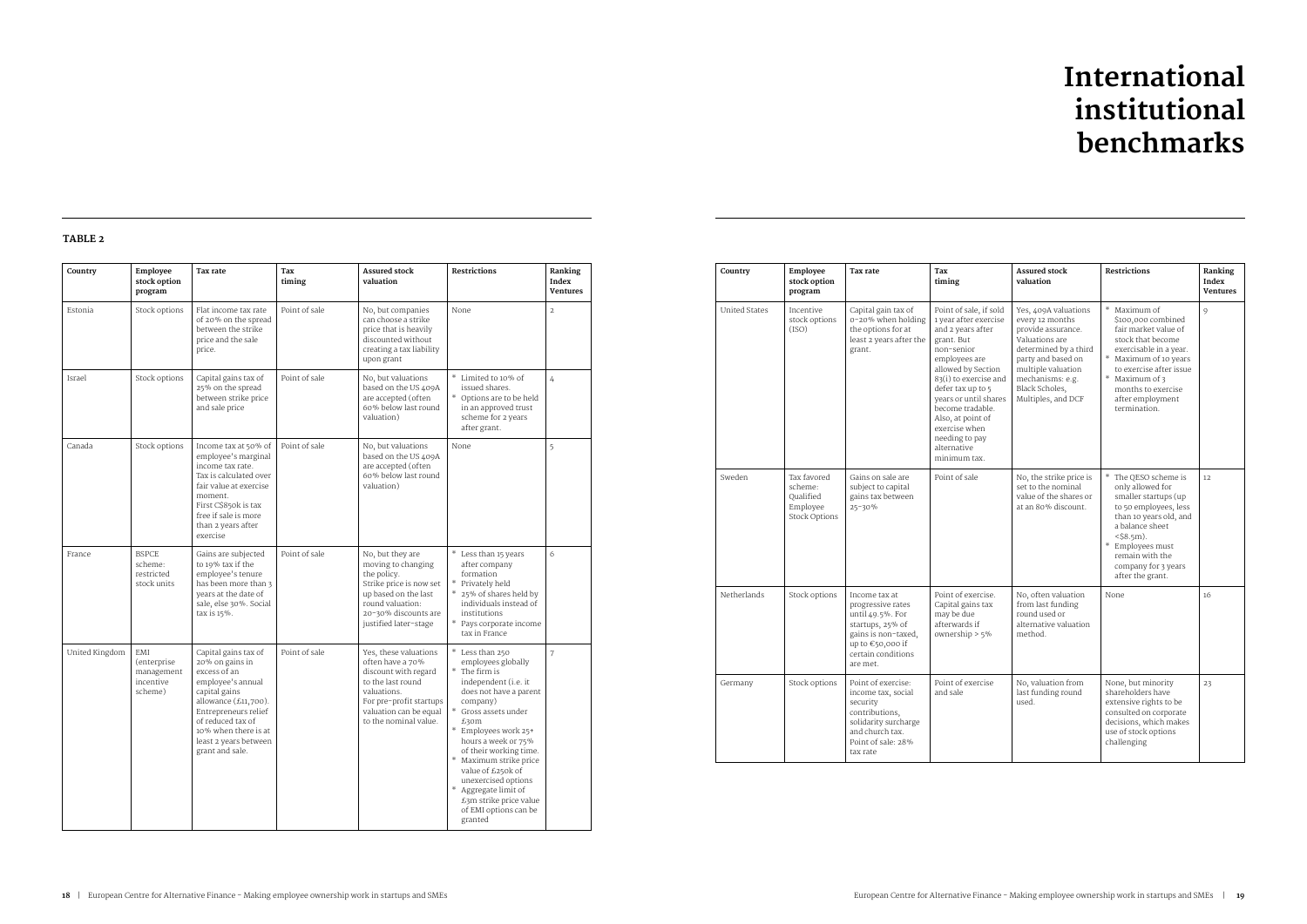## **Conclusions and implications**



## 8|

**There is abundant scientific evidence on the microeconomic advantages of employee ownership and employee stock options, ranging from positive effects on employee commitment (attracting and binding employees), corporate innovation, and firm performance (productivity, profitability, return on assets, and firm survival), through greater work effort of employees and a more cooperative and entrepreneurial corporate culture. There is some scientific evidence on the macroeconomic advantages of employee ownership and employee stock options, including higher levels of venture capital investments and rates of growth-oriented entrepreneurship. The benefits seem to be strongest for (potential) scale-ups and SMEs in general.** 

The low level of employee ownership and in particular employee stock options in The Netherlands can partly be explained by (1) the early taxation moment, during exercise, not sale, (2) the high tax rate on employee stock options, and (3) uncertainty about the value of employee stock options. Currently, owners of employee stock options have to pay taxes when the option is exercised. This means that they have to pay taxes on wealth that is not yet in hand, as wealth will only be acquired once the stock is being sold. This discriminates against employees that have lower levels of wealth over employees that have higher levels of wealth who can more easily afford to exercise options and pay taxes, before they are able to sell the stock and acquire new

financial means. The current situation constrains the prevalence of employee stock options and also (potential) employee ownership, thus withholding the positive effects on the performance of firms and the quality of the entrepreneurial ecosystem. The macro effect of high taxes depends on the trade-off between the amount of taxes being collected and the deferred extra positive macroeconomic effects of employee ownership (including stock options). A policy change (lower taxation, at moment of sale) increases the individual benefits, and has probably positive microeconomic effects. It might lower national tax benefits initially, but this might catch up once employee ownership becomes more widely diffused. The widespread diffusion of employee ownership is likely to improve the quality of the Dutch entrepreneurial ecosystem, especially talent and finance, via "entrepreneurial recycling". This will subsequently lead to higher levels of productive entrepreneurship.

The analyses in this report open the discussion regarding the scope of the changes made in taxation rate, time, and valuation method. Countries that permit tax regulation exceptions for startups or scaleups satisfying certain size or stage requirements, might work negatively if such companies grow out of these requirements. Tax advantages in Sweden are reserved for startups under 50 employees and are limiting the further participation of employees. Broad-based measures, therefore, might work best. The UK's EMI scheme has proven to be effective, even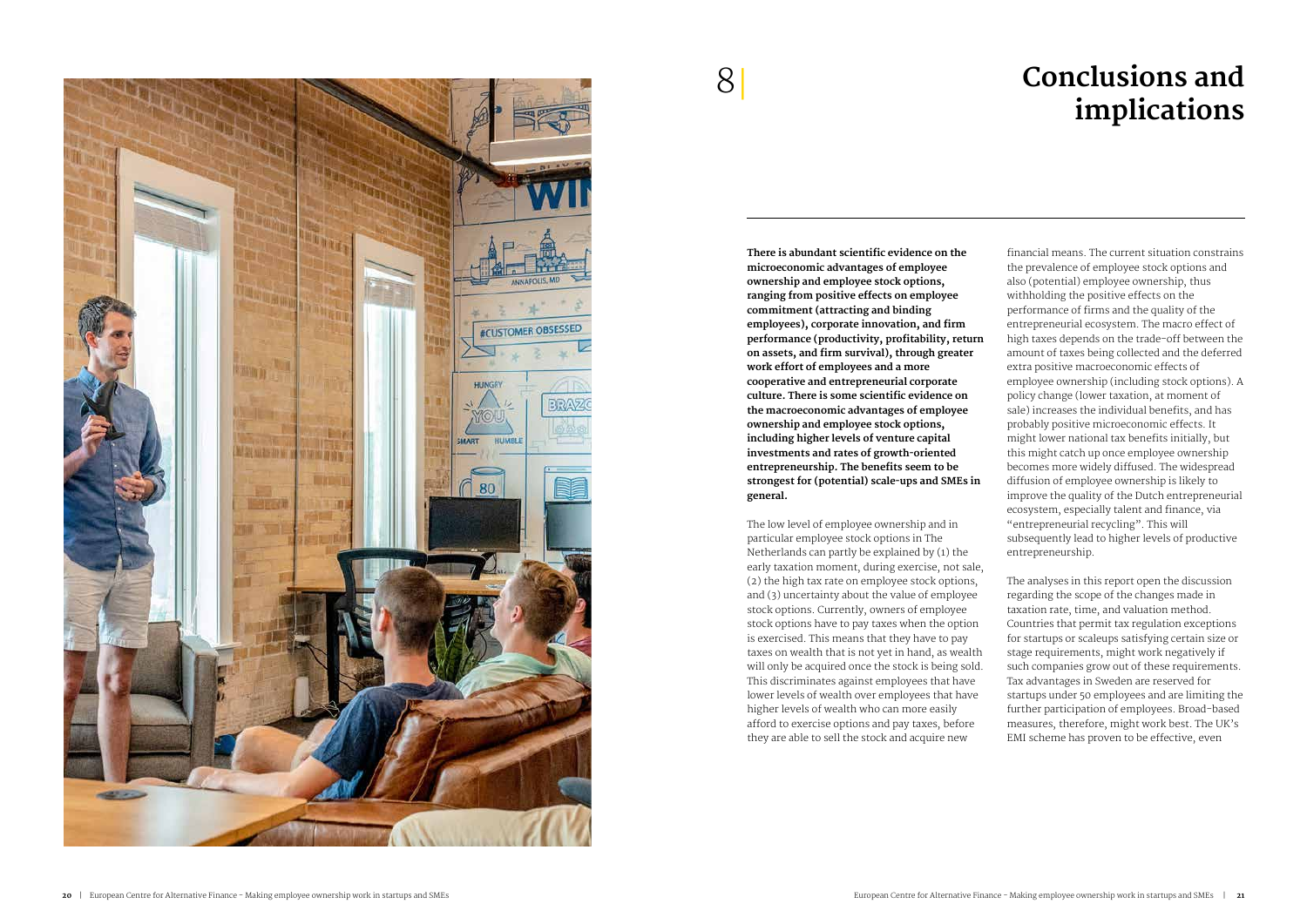## 9 **References** |

though it imposes size and stage limitations, although more generous than in Sweden. This suggests that changes regarding effective tax rate, tax timing and assured valuation should be made for a large enough group, including at least startups and scaleups and other SMEs (up to 250 employees, or larger).

There is a lack of data and evidence-based insights on employee ownership within the Dutch SME and startup context. Better data and monitoring of employee ownership and the use of employee stock option plans is needed, to compare how the Netherlands performs in comparison to other (benchmark) countries, and how it evolves over time. This would be beneficial to public policy and the economy at large.

### Bahrami, H. & Evans, S. (1995). Flexible Re-Cycling and High-Technology Entrepreneurship. *California Management Review 37*, 62–89.

Bardwell, E., & Huish, J. (2020). *INSIGHT: Stock Ownership Plans Can Minimize Tax on Liquidity Event*. Retrieved 10-02-2021 from https://news. bloombergtax.com/daily-tax-report/insightstock-ownership-plans-can-minimize-tax-onliquidity-event

Barnes-Brown, P. N. (2014). *Common Stock Valuation and Option Pricing by Private Companies.* 10 Years of Valuations Under 409A. Retrieved 10-02-2021 from https://www.morse.law/ uploads/1437/doc/common-stock-valuation.pdf

Belastingdienst (2020). *Heffingsvrij vermogen*. Retrieved 16-12-2020 from https://www. belastingdienst.nl/wps/wcm/connect/ bldcontentnl/belastingdienst/prive/vermogen\_ en\_aanmerkelijk\_belang/vermogen/belasting\_ betalen\_over\_uw\_vermogen/heffingsvrij\_ vermogen/heffingsvrij\_vermogen

Belastingdienst (2021). *Overzicht tarieven en belastingschijven.* Retrieved 10-02-2021 from https://www.belastingdienst.nl/wps/wcm/ connect/bldcontentnl/belastingdienst/prive/ inkomstenbelasting/heffingskortingen\_boxen\_ tarieven/boxen\_en\_tarieven/overzicht\_tarieven\_ en\_schijven/overzicht\_tarieven\_en\_schijven

Blasi, J. R., Freeman, R. B., Mackin, C., & Kruse, D. L. (2008). *Creating a bigger pie? The effects of employee ownership, profit sharing, and stock options on workplace performance* (No. w14230). National Bureau of Economic Research.

Blasi, J., Kruse, D., Sesil, J., & Kroumova, M. (2003). An assessment of employee ownership in the United States with implications for the EU. *The International Journal of Human Resource Management*, 14(6), 893-919.

Buchele, R., Kruse, D. L., Rodgers, L., & Scharf, A. (2010). Show me the money: Does shared capitalism share the wealth?. In *Shared capitalism at work: Employee ownership, profit and gain sharing, and broad-based stock options* (pp. 351-375). University of Chicago Press.

Bundesministerium der Finanzen (2020). *Entwurf eines Gesetzes zur Stärkung des Fondsstandorts Deutschland und zur Umsetzung der Richtlinie (EU) 2019/1160 zur Änderung der Richtlinien 2009/65/EG und 2011/61/EU im Hinblick auf den grenzüberschreitenden Vertrieb von Organismen für gemeinsame Anlagen (Fondsstandortgesetz – FoG) - Bundesfinanzministerium - Service*. Retrieved 03-12-2020 from https://www. bundesfinanzministerium.de/Content/DE/ Gesetzestexte/Gesetze\_Gesetzesvorhaben/ Abteilungen/Abteilung\_VII/19\_ Legislaturperiode/2020-12-03 fondsstandortgesetz/0-Gesetz.html

Chiu, W. C., Harry Hui, C., & Lai, G. W. (2007). Psychological ownership and organizational optimism amid China's corporate transformation: effects of an employee ownership scheme and a managementdominated board. *The International Journal of Human Resource Management*, 18(2), 303-320.

Commissie Regulering van Werk (2020). I*n wat voor land willen wij werken? Naar een nieuw ontwerp voor de regulering van werk.*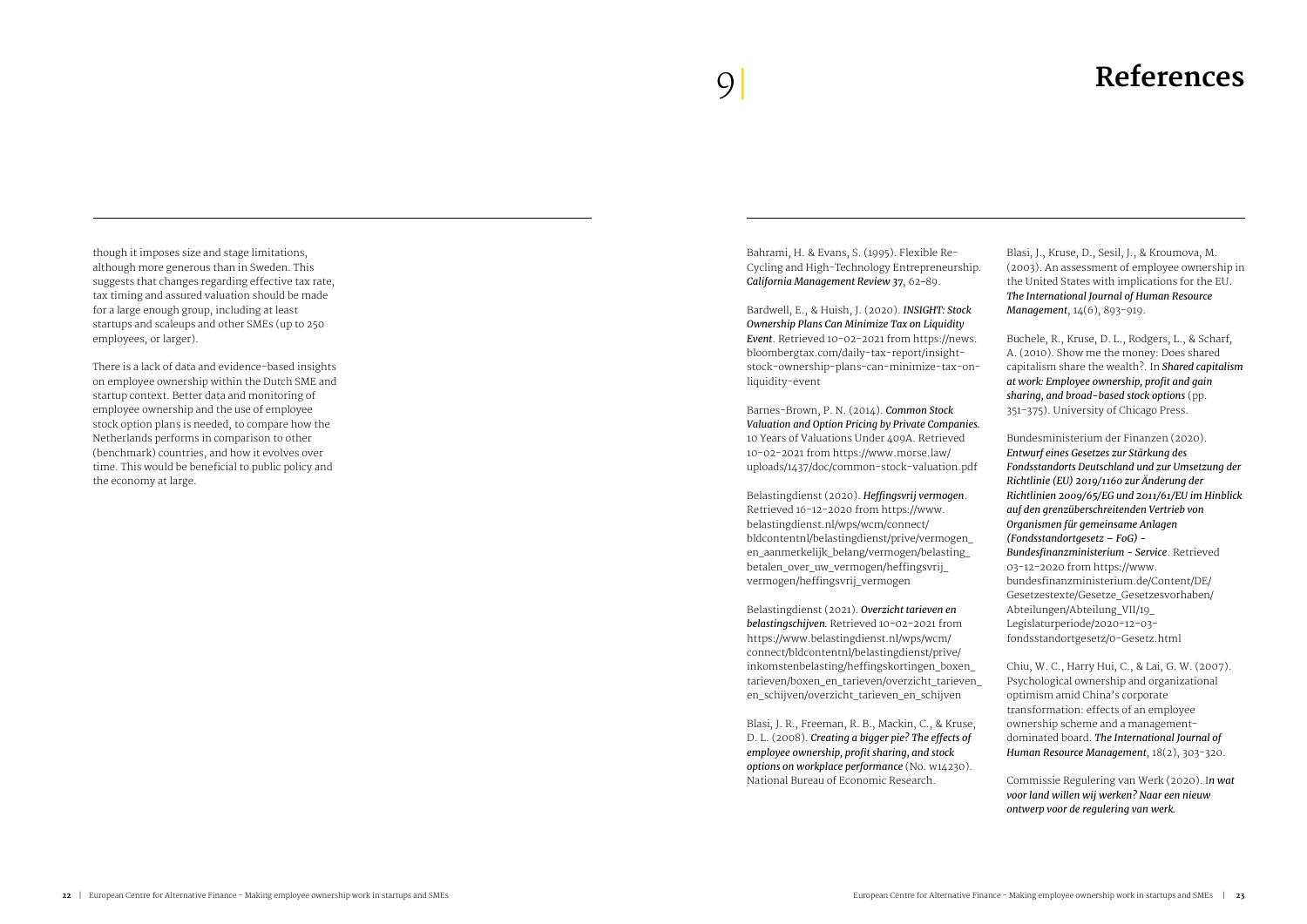## **References**

Deloitte (2017). *Netherlands - Favorable tax treatment of stock options for employees of innovative start-ups.* Retrieved 10-02-2021 from https://www2.deloitte.com/content/dam/ Deloitte/global/Documents/Tax/dttl-tax-globalrewards-update-netherlands-6-february-2017. pdf.

Duffhues, P. J. W., Kabir, M. R., & Mertens, G. M. H. (2003). *Personeelsopties*. Ontwikkelingen, Economische Prestaties, Winstvertekening en Externe Verslaggeving van Nederlandse Beursondernemingen.

Dumas, M. (2014). The Rise of the Estonian Start-up sphere. *IT Professional*, 16(4), 8-11.

Engel, J. S., & Del-Palacio, I. (2011). Global clusters of innovation: the case of Israel and Silicon Valley. *California Management Review*, 53(2), 27-49.

Evans, D. S., & Jovanovic, B. (1989). An estimated model of entrepreneurial choice under liquidity constraints. *Journal of Political Economy, 97* (4), 808-827.

Fouquet, H. (2020). *Macron Has a Plan to Lure Tech Talent to France.* Retrieved January 11, 2021, https://www.bloomberg.com/news/ articles/2020-01-18/macron-improves-stockoptions-to-lure-tech-talent-to-france Henrekson, M., & Sanandaji, T. (2018a). Stock option taxation and venture capital activity: A cross-country study. Venture Capital, 20(1), 51-71.

Hand, J. R. (2008). Give everyone a prize? Employee stock options in private venturebacked firms. *Journal of Business Venturing,* 23(4), 385-404.

Henrekson, M., & Sanandaji, T. (2018a). Stock option taxation and venture capital activity: A cross-country study. *Venture Capital*, 20(1), 51-71.

Henrekson, M., & Sanandaji, T. (2018b). Stock option taxation: a missing piece in European innovation policy?. *Small Business Economics*, 51(2), 411-424.

Hochberg, Y. V., & Lindsey, L. (2010). Incentives, targeting, and firm performance: An analysis of non-executive stock options. *The Review of Financial Studies,* 23(11), 4148-4186.

> Pierce, J. L., Rubenfeld, S. A., & Morgan, S. (1991). Employee ownership: A conceptual model of process and effects. *Academy of Management review*, 16(1), 121-144.

HR-Kiosk (2018) *Aandelenoptieregeling*. Retrieved 10-02-2021 from https://www.hr-kiosk.nl/ hoofdstuk/bedrijfssparen/aandelenoptieregeling

Index Venture (2020). *Rewarding Talent*. A guide to stock options for European entrepreneurs. Retrieved 24-11-2020 https://www. indexventures.com/rewardingtalent/

Index Venture (2021). *Rewarding Talent*. A guide to stock options for European entrepreneurs. Retrieved 10-02-2021 from https://www. indexventures.com/rewardingtalent/handbook.

Jaakson, K., & Kallaste, E. (2016). Who uses employee financial participation in an adverse environment? The case of Estonia. *Economic and Industrial Democracy*, 37(3), 449-467.

Kaarsemaker, E., & Poutsma, E. (2016). Employee share ownership in the Netherlands. In *Dimensions and Perspectives on Financial Participation in Europe* (pp. 285-300). Nomos Verlagsgesellschaft mbH & Co. KG.

Kim, E. H., & Ouimet, P. (2014). Broad-based employee stock ownership: Motives and outcomes. *The Journal of Finance*, 69(3), 1273- 1319.

Lemke, T. (2020). *What Is a 409a Valuation?*  Retrieved 06-01-2021 from https://www. thebalance.com/what-is-a-409a-valuationand-should-your-company-have-one-4171744

Lowitzsch, J., & Hashi, I. (2014). *The promotion of employee ownership and participation.*

Mason, C. M., & Harrison, R. T. (2006). After the exit: Acquisitions, entrepreneurial recycling and regional economic development. *Regional Studies, 40*(1), 55-73.

Mol, R., Meihuizen, H., & Poutsma, E. (1997). Winstdeling, aandelen en opties voor werknemers. *Economisch Statistische Berichten*, 13, 613-615.

Mol, S. (2017). *Capital Waters launches two Employee Incentive Plans*. Retrieved 10-02-2021 from https://www.capitalwaters.nl/blog/capitalwaters-employee-incentive-plans-are-live/ NCEO. (2020). Employee ownership by the numbers. Retrieved 10-02-2021 from https:// www.nceo.org/articles/employee-ownershipby-the-numbers

O'Boyle, E. H., Patel, P. C., & Gonzalez-Mulé, E. (2016). Employee ownership and firm performance: a meta-analysis. *Human Resource Management Journal*, 26(4), 425-448.

Prohorov, A. (2020) *Unicorn exits as a trigger for the development of small countries' startup ecosystem*s. Forbes.

Spicer, J. S. (2020). Worker and Community Ownership as an Economic Development Strategy: Innovative Rebirth or Tired Retread of a Failed Idea?. *Economic Development Quarterly*, 34(4), 325-342.

Stam, E. (2015). Entrepreneurial ecosystems and regional policy: a sympathetic critique. *European Planning Studies*, 23(9), 1759-1769.

Realized Technologies, LLC. (2020). *Capital Gain Tax Rates by State - 2019 & 2020*. Retrieved 10-02-2021 from https://www.realized1031.com/ capital-gains-tax-rate

Redwood Valuation (2016). *409A Valuation Guide: Importance of 409A Valuations*. Retrieved April 8, 2016, from https://www.redwoodvaluation. com/409a-valuation/#Definition\_What\_is\_a\_ Key\_Employee

Spaans, L., Stam, E. & Kleverlaan, R. (2021). *Employee ownership and employee stock options: A review.* 

StartupDelta (2017) Fiscale behandeling werknemersparticipatie (aandelenopties als loon) bij startups en scale-ups: *Nederland loopt uit de pas!*

Willemse, Q. (2020). *Stock Appreciation Rights: 3 Redenen Waarom WEL En Waarom NIET.* Retrieved 10-02-2021 from https://www.thesharecouncil. com/blog/stock-appreciation-rights-3-redenenwaarom-wel-en-waarom-niet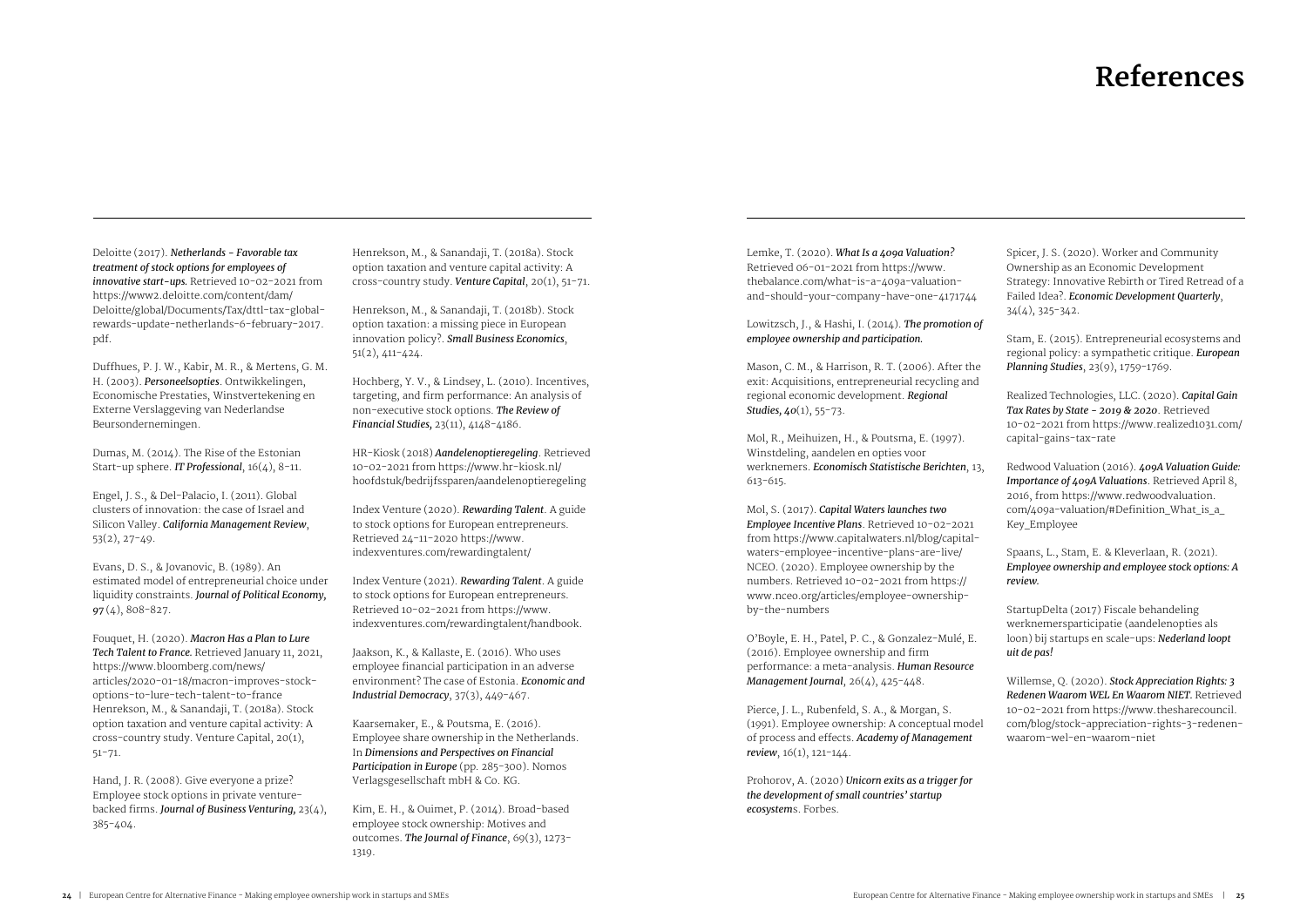## **Appendix A2** List of consulted experts

## **Appendix A1**  Index Ventures Country review

|                   |    | Total score Plan scope Strike price |                | Minority<br>s'holders,<br>bureaucracy | Employee<br>tax (timing) | Employee<br>tax (rate) | Employer<br>taxation | Ranking             |                 |
|-------------------|----|-------------------------------------|----------------|---------------------------------------|--------------------------|------------------------|----------------------|---------------------|-----------------|
| Latvia            | 30 | 5                                   | 5              | 5                                     | 5                        | 5                      | 5                    | <b>WINNINGRS</b>    |                 |
| Estonia           | 30 | 5                                   | 5              | 5                                     | 5                        | 5                      | 5                    |                     |                 |
| Lithuania         | 30 | 5                                   | 5              | 5                                     | 5                        | 5                      | 5                    |                     |                 |
| Israel            | 27 | 5                                   | $\overline{4}$ | 5                                     | 5                        | 4                      | 4                    |                     |                 |
| Canada            | 27 | 5                                   | $\overline{4}$ | 5                                     | 5                        | $\overline{4}$         | 4                    |                     |                 |
| France            | 26 | 5                                   | 4              | 5                                     | 5                        | 3                      | 4                    |                     |                 |
| UK                | 25 | 3                                   | 5              | 3                                     | $\overline{4}$           | 5                      | 5                    | <b>HIGH RANKING</b> |                 |
| Portugal          | 24 | 3                                   | 3              | 5                                     | 5                        | 4                      | 4                    |                     |                 |
| US                | 24 | 4                                   | 4              | 5                                     | 4                        | 3                      | $\overline{4}$       |                     |                 |
| Poland            | 23 | 4                                   | 3              | 3                                     | 5                        | 4                      | 4                    |                     | RUNNERS UP      |
| Italy             | 22 | 3                                   | 3              | 3                                     | 5                        | $\overline{4}$         | 4                    |                     |                 |
| Sweden            | 21 | $\overline{c}$                      | 3              | 3                                     | 5                        | 4                      | 4                    |                     |                 |
| Ireland           | 20 | $\overline{2}$                      | 3              | 4                                     | 4                        | 3                      | 4                    |                     |                 |
| Australia         | 16 | 1                                   | 4              | 1                                     | 4                        | 3                      | 3                    |                     |                 |
| Denmark           | 15 | 1                                   | $\overline{2}$ | 3                                     | 3                        | $\overline{2}$         | 4                    |                     |                 |
| Netherlands       | 15 | 1                                   | 3              | 3                                     | 3                        | $\overline{2}$         | 3                    |                     |                 |
| Switzerland       | 14 | 1                                   | 3              | 3                                     | 3                        | $\mathbf{1}$           | 3                    |                     |                 |
| Norway            | 14 | $\overline{2}$                      | 3              | 3                                     | 3                        | $\overline{c}$         | $\mathbf{1}$         |                     |                 |
| Czech<br>Republic | 14 | $\overline{1}$                      | $\overline{4}$ | $\overline{2}$                        | 5                        | $\overline{1}$         | ĭ                    |                     | RIPE FOR CHANGE |
| Finland           | 13 | 1                                   | $\overline{c}$ | 3                                     | 3                        | $\overline{c}$         | $\overline{c}$       |                     |                 |
| Austria           | 13 | 1                                   | $\overline{c}$ | 3                                     | $\overline{4}$           | $\overline{c}$         | $\mathbf{1}$         |                     |                 |
| Spain             | 11 | 1                                   | $\overline{c}$ | $\overline{c}$                        | 4                        | $\mathbf{1}$           | $\mathbf{1}$         |                     |                 |
| Germany           | 10 | 1                                   | 1              | $\overline{2}$                        | 3                        | 1                      | $\overline{c}$       |                     |                 |
| Belgium           | 10 | $\mathbf{1}$                        | $\overline{c}$ | $\mathbf{1}$                          | $\mathbf{1}$             | $\overline{1}$         | 4                    |                     |                 |

Sander Agterhof – *EY* Marcel ten Brinke – *The Share Council* Dominic Jacquesson – *Index Ventures* Gijs Dalen Meurs – *Eyevestor* Alfred Griffioen – *De Coöperatie expert* Fons Huijgens – *Stichting MKB financiering*  Frederik Mijnhardt – *SecFi* Pascale Nieuwland-Jansen – *SNPI* Marc Oostenbroek - *Van Loman* Joost Roosen – *Captin* Wibe Wagemans – *serial entrepreneur Silicon Valley* Quintus Willemse – *The Share Council*

### **Table A1. Institutional contexts favoring employee stock options**

source: Index Ventures 2021

Scores were given according to the seven ranking factors named in the table (plan scope, strike price, bureaucracy, tax timing, tax rate and employer taxation). The scores go from 1 to 5, with 1 being the worst score and 5 being the best. Based on the total scores, four groups were established, dividing the countries over 'winners', 'high ranking', 'runners-up', or 'ripe for change'.